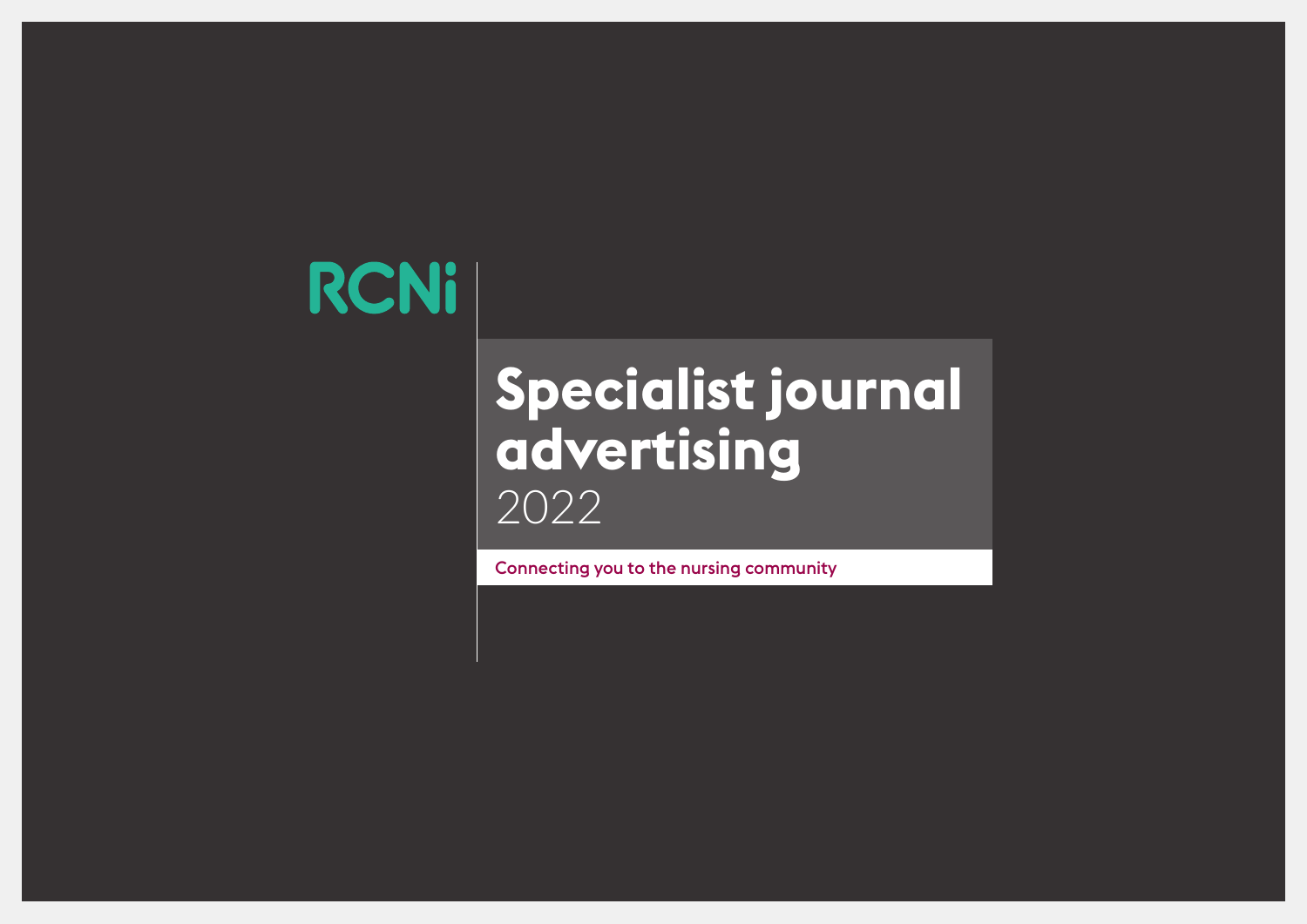#### **We have a range of journals that provide healthcare professionals with the latest developments impacting nursing, including changes in policy, practice and research.**

With over 50,000 subscribers<sup>\*</sup> across our family of nursing journals, you can put your advert in front of nurses from a range of specialities by choosing to advertise in one of our specialist titles, making it the perfect way to connect with your target audience.

#### Cancer Nurse Practice – Over 2,000 subscribers\*

The leading journal in cancer nursing. It covers all aspects of cancer nursing including child, blood and breast, along with broader topics including oncology and palliative.

|                         | Jan    | Mar    | May    | Jul    | Sep    | Nov        | <b>Jan 2023</b> |
|-------------------------|--------|--------|--------|--------|--------|------------|-----------------|
| <b>Booking deadline</b> | 14 Dec | 14 Feb | 19 Apr | 21 Jun | 16 Aug | 18 Oct     | 13 Dec          |
| Issue date              | 4 Jan  | . Mar  | 3 May  | 4 Jul  | 30 Aug | <b>Nov</b> | 3 Jan 2023      |

#### Emergency Nurse – Over 4,000 subscribers\*

The only practice-based UK based journal providing practice-based information to nurses working in any aspect of emergency care.

|                         | Jan    | Mar    | May    | Jul     | Sep    | <b>Nov</b> | Jan 2023   |
|-------------------------|--------|--------|--------|---------|--------|------------|------------|
| <b>Booking deadline</b> | 15 Dec | 16 Feb | 20 Apr | 22 Jun  | 17 Aug | 19 Oct     | 14 Dec     |
| Issue date              | 4 Jan  | . Mar  | 3 May  | $4$ Jul | 30 Aug | T Non      | 3 Jan 2023 |





\*Active subscribers Nov 2021

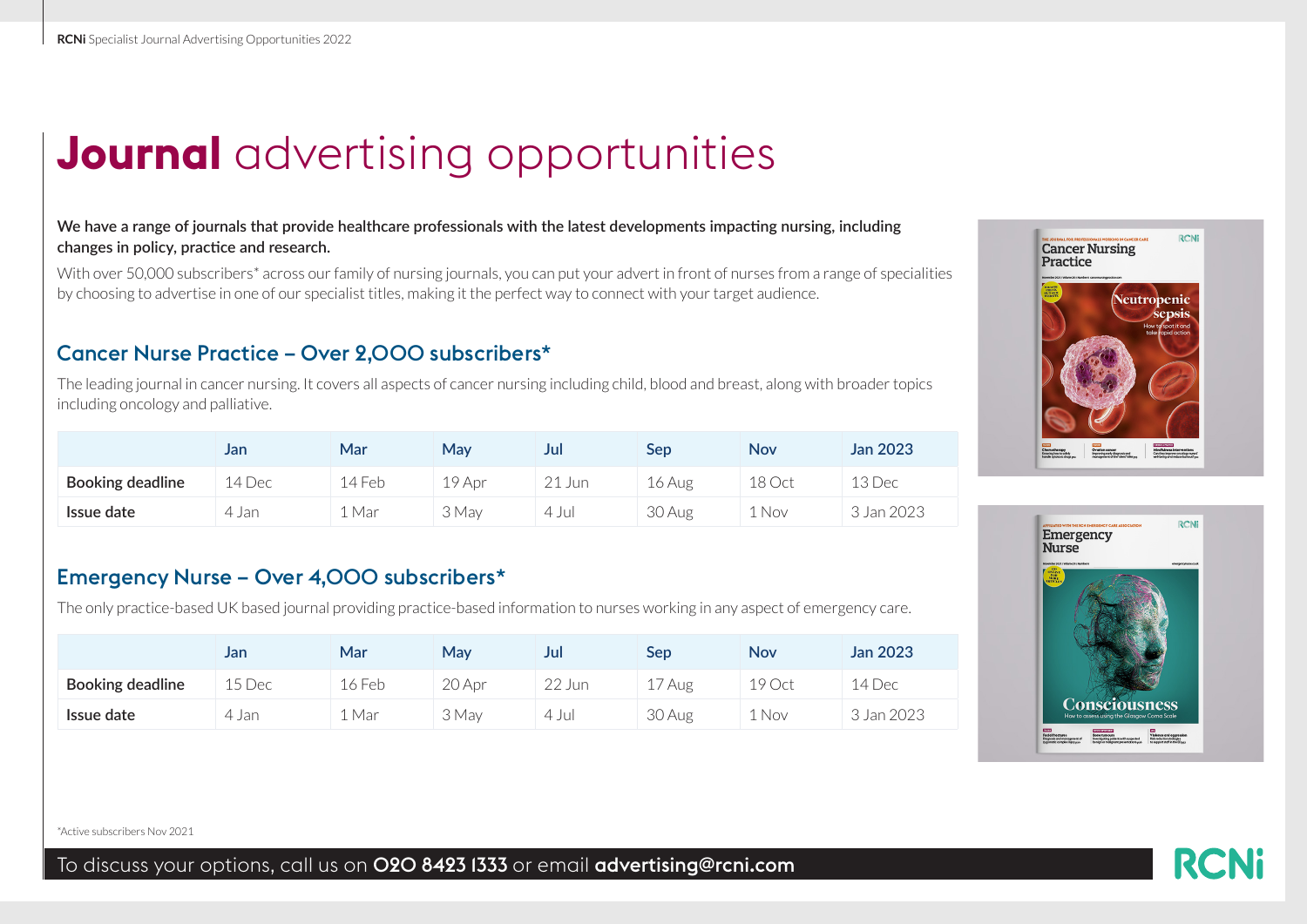#### Mental Health Practice – Over 4,600 subscribers\*

The journal covers a range of information on all aspects of mental health nursing including developing creative and evidence-based approaches to practice.

|                         | Jan    | Mar    | May    | Jul                   | Sep    | Nov    | <b>Jan 2023</b> |
|-------------------------|--------|--------|--------|-----------------------|--------|--------|-----------------|
| <b>Booking deadline</b> | 16 Dec | 18 Feb | 22 Apr | 24 Jun                | 19 Aug | 21 Oct | 15 Dec          |
| Issue date              | 4 Jan  | . Mar  | 3 May  | Jul<br>$\overline{4}$ | 30 Aug | Nov    | 3 Jan 2023      |



#### Nursing Children and Young People – Over 4,600\*

The leading journal in neonatal, infant and young people's care.

|                         | Jan   | Mar                | May                             | Jul    | <b>Sep</b> | <b>Nov</b> | <b>Jan 2023</b> |
|-------------------------|-------|--------------------|---------------------------------|--------|------------|------------|-----------------|
| <b>Booking deadline</b> | 'Dec  | <sup>2</sup> 1 Feb | <sup>27</sup> Apr<br>$\angle$ / | 22 Jun | 24 Aug     | 18 Oct     | 16 Dec          |
| Issue date              | 4 Jan | . Mar              | 3 May                           | 4 Jul  | 30 Aug     | Nov        | 3 Jan 2023      |



\*Active subscribers Nov 2021

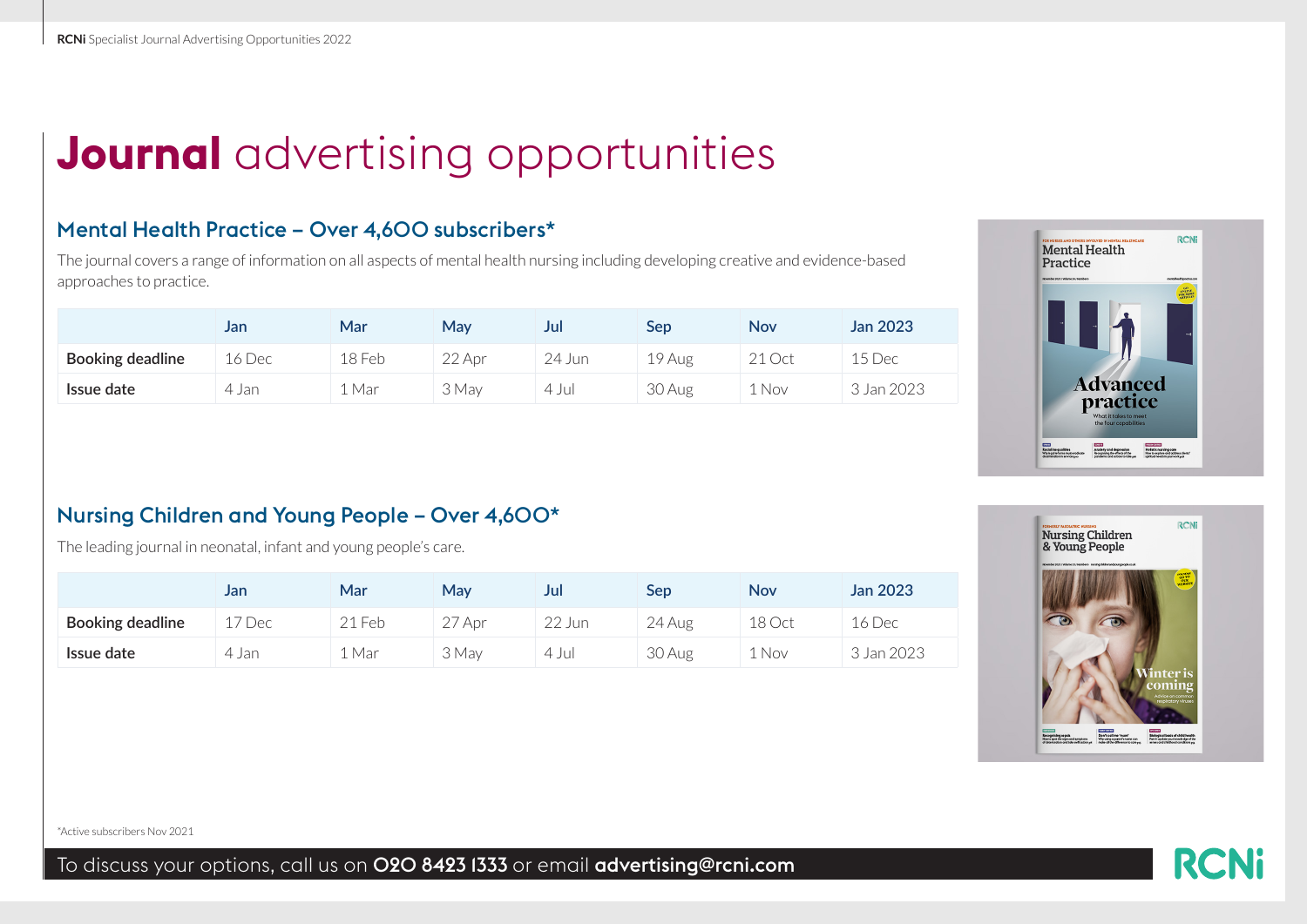#### Nursing Management – Over 2,300 subscribers\*

Aimed at senior managers, nurses in leadership roles and aspiring nurse leaders across all nursing disciplines.

|                         | Feb    | Apr    | Jun    | Aug     | Oct    | Dec    | Feb 2023    |
|-------------------------|--------|--------|--------|---------|--------|--------|-------------|
| <b>Booking deadline</b> | 21 Jan | 25 Mar | 20 May | 22 Jul  | 23 Sep | 21 Nov | 20 Jan      |
| Issue date              | Feb.   | 4 Apr  | 31 May | $2$ Aug | 4 Oct  | 29 Nov | 31 Jan 2023 |



#### Nursing Older People – Over 3,800 subscribers\*

The specialist title for nurses who care for older people across a range of health and social care setting.

|                         | Feb    | Apr    | Jun    | Aug      | Oct    | Dec    | Feb 2023    |
|-------------------------|--------|--------|--------|----------|--------|--------|-------------|
| <b>Booking deadline</b> | L9 Jan | 23 Mar | 18 May | $20$ Jul | 21 Sep | 16 Nov | 18 Jan      |
| Issue date              | Feb    | 4 Apr  | 31 May | 2 Aug    | 4 Oct  | 29 Nov | 31 Jan 2023 |



\*Active subscribers Nov 2021